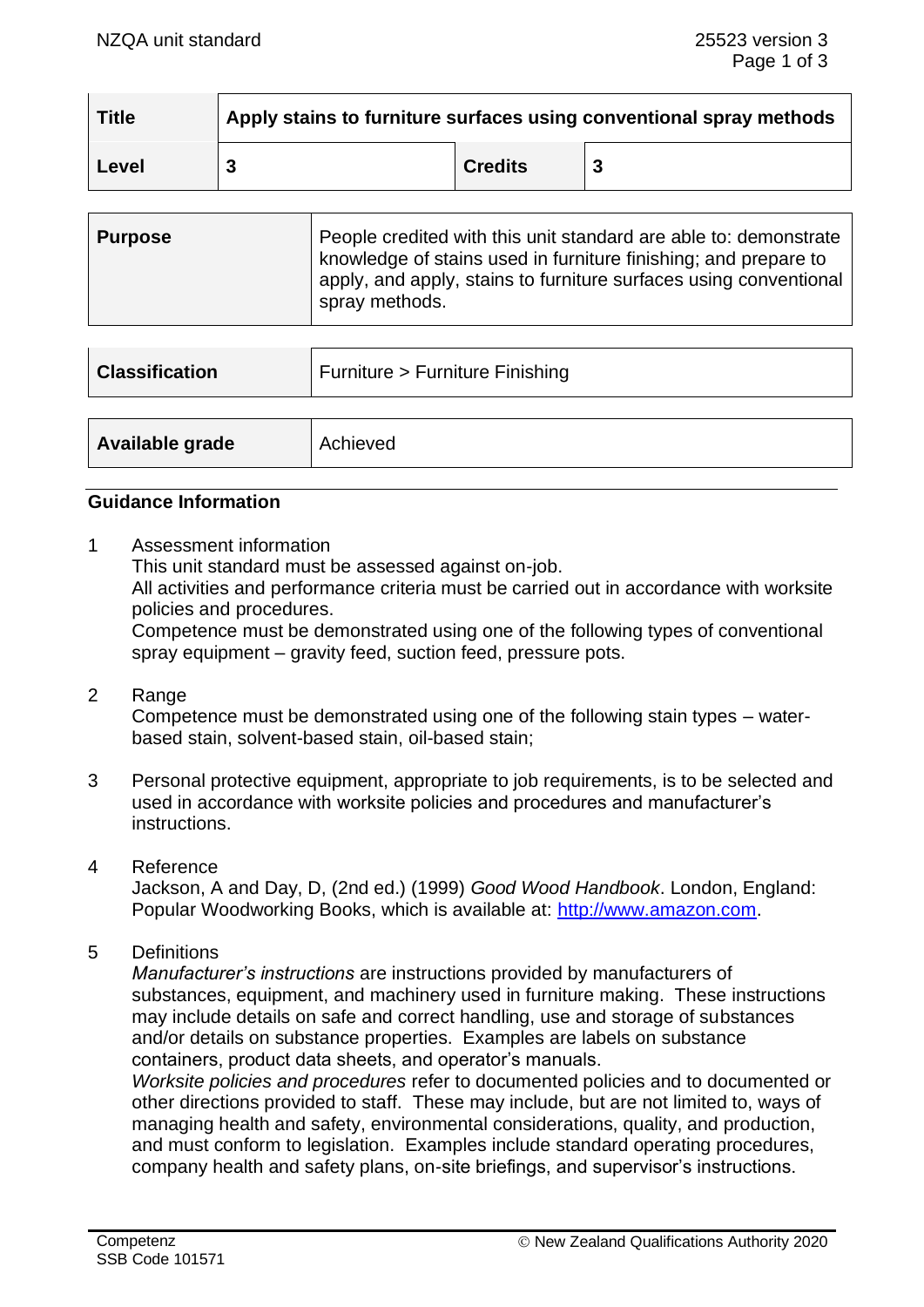# **Outcomes and performance criteria**

### **Outcome 1**

Demonstrate knowledge of stains used in furniture finishing.

#### **Performance criteria**

- 1.1 The difference between stains and surface finishes such as paint or varnishes is explained in accordance with the reference text.
- 1.2 Different types of stains used in furniture finishing are explained in accordance with the reference text.

Range solvent or oil, spirit, water, acrylic.

1.3 Stained finishes that do not require protective coats are described in accordance with the reference text.

Range stained waxes, protective wood stains, varnish stains.

#### **Outcome 2**

Prepare to apply stains to furniture surfaces using conventional spray methods.

#### **Performance criteria**

2.1 Job specifications are obtained and explained. Range surfaces to be stained, stain to be used, required density of colour, timeframe to complete the job. 2.2 Spraying platforms, drying racks, trolleys, and drying area are selected. 2.3 Spray equipment is checked for suitability for job specifications. Range clean, air cap tight, bowl tight. 2.4 Spray area is selected to meet environmental and safety requirements. Range well ventilated, clean, clear of dust.

#### **Outcome 3**

Apply stains to furniture surfaces using conventional spray methods.

#### **Performance criteria**

- 3.1 Surfaces are prepared for staining in accordance with job specifications.
	- Range any of cleaning, checking for blemishes, rectifying blemishes, masking off if required.